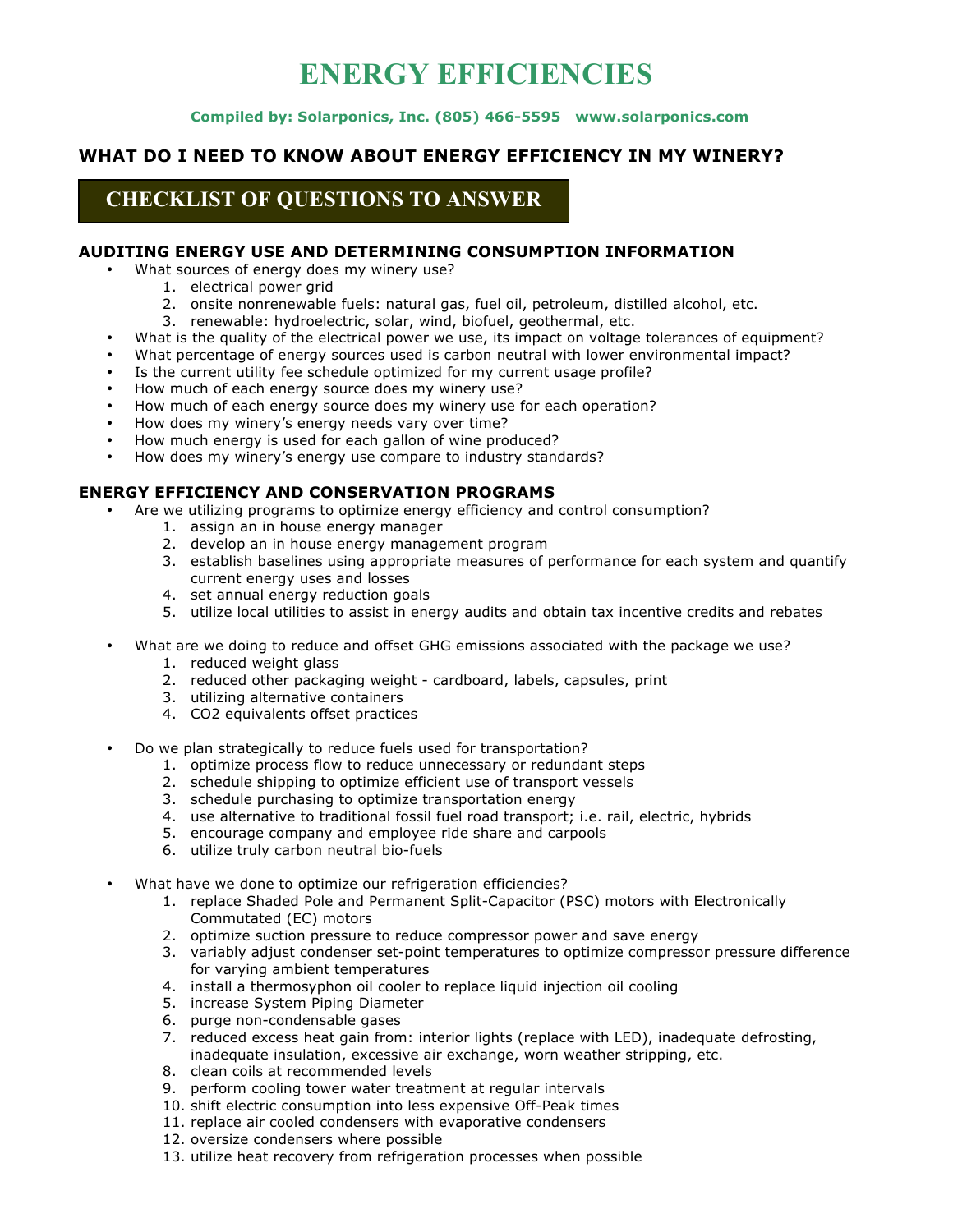- 14. insulate refrigeration lines
- 15. install a thermal ice storage systems
- 16. insulate jacketed and non-jacketed tanks
- 17. optimize tank volumes
- 18. utilize electro dialysis for tartrate removal
- 19. use R-404 or 507 ammonia refrigerants
- 20. utilize high efficiency heat exchangers
- 21. install variable speed control on condenser and evaporator fans
- 22. cycle evaporator and condenser fans
- 23. install computer controls for optimal compressor efficiency
- 24. optimize defrost control
- 25. utilize absorption refrigerator systems which use a heat source to achieve cooling
- Are we using the most efficient lighting sources and controls available?
	- 1. replace HID fixtures with T5 or T8 fluorescent high bay fixtures
	- 2. install T5 or T8 fluorescent fixtures with electronic ballasts in office, lab, and common areas
	- 3. install compact fluorescent fixtures in bathroom and common areas
	- 4. install LED exit signs
	- 5. replace Compact fluorescent fixtures with LED white light fixtures or convert fluorescence fixtures to LED
	- 6. utilize lighting controls such as time clocks, by-pass/delay timers, photocells, and motion detectors
	- 7. clean lighting fixtures once a year
	- 8. eliminate unused ballasts and remove burned out lamps to avoid ballast damage
	- 9. reduce lighting levels where appropriate
	- 10. natural lighting ( i.e Daylighting use of windows and skylights)
- Are we utilizing programs to maintain and operate all motors, belts, drives, fans, pumps and compressors for optimum energy efficiency?
	- 1. install properly sized premium efficiency motors
	- 2. utilize directly coupled drive systems rather than mechanical drive
	- 3. utilize high torque or synchronous drive V-belts or cogged belts
	- 4. install timers and sensor controls to turn off during idle time
	- 5. use an A System Approach for most efficient pump energy reduction
	- 6. install properly sized energy efficient pumps and fans
	- 7. install solid state variable speed drives on pumps and fans
	- 8. replace tower fill material with cellular film
	- 9. install energy efficient spray nozzles, airfoil fans, and motors on tower fans and pumps
	- 10. install 2 speed energy efficient motors on condenser fans
	- 11. utilize floating head pressure control
	- 12. utilize floating suction pressure control
	- 13. replace reciprocating compressors with properly sized screw compressors
	- 14. PLC controlled equipment using external control of compressor cylinder loading and unloading
	- 15. install automatic compressor sequencing controls and shut off timers
	- 16. perform regular preventative maintenance
- Do we manage our water practices to reduce associated energy needs?
	- 1. utilize high efficiency boilers
	- 2. install stack thermometer and boiler make up water meter
	- 3. install time clocks on boilers and aerators
	- 4. perform recommended maintenance on boilers and aerators
	- 5. employ time-of-use rates when possible
	- 6. perform regular combustion analysis on boilers (air/fuel mixture)
	- 7. water test and treatment at recommended intervals
	- 8. insulate hot water and steam lines
	- 9. heat recovery off of stacks to preheat in-take water
	- 10. full modulating burners (varies burner based on demand)
	- 11. base boiler blow down on the amount of total dissolved solids
	- 12. install proper steam traps, condensate storage tanks and pressurized return systems
	- 13. match steam load to boiler output
	- 14. automatic pump shutoff on low/no demand
	- 15. affective pre-screening of fluids into ponds
	- 16. install premium efficiency motors
	- 17. install variable speed motors to vary speed based on demand
	- 18. install dissolved oxygen sensors in ponds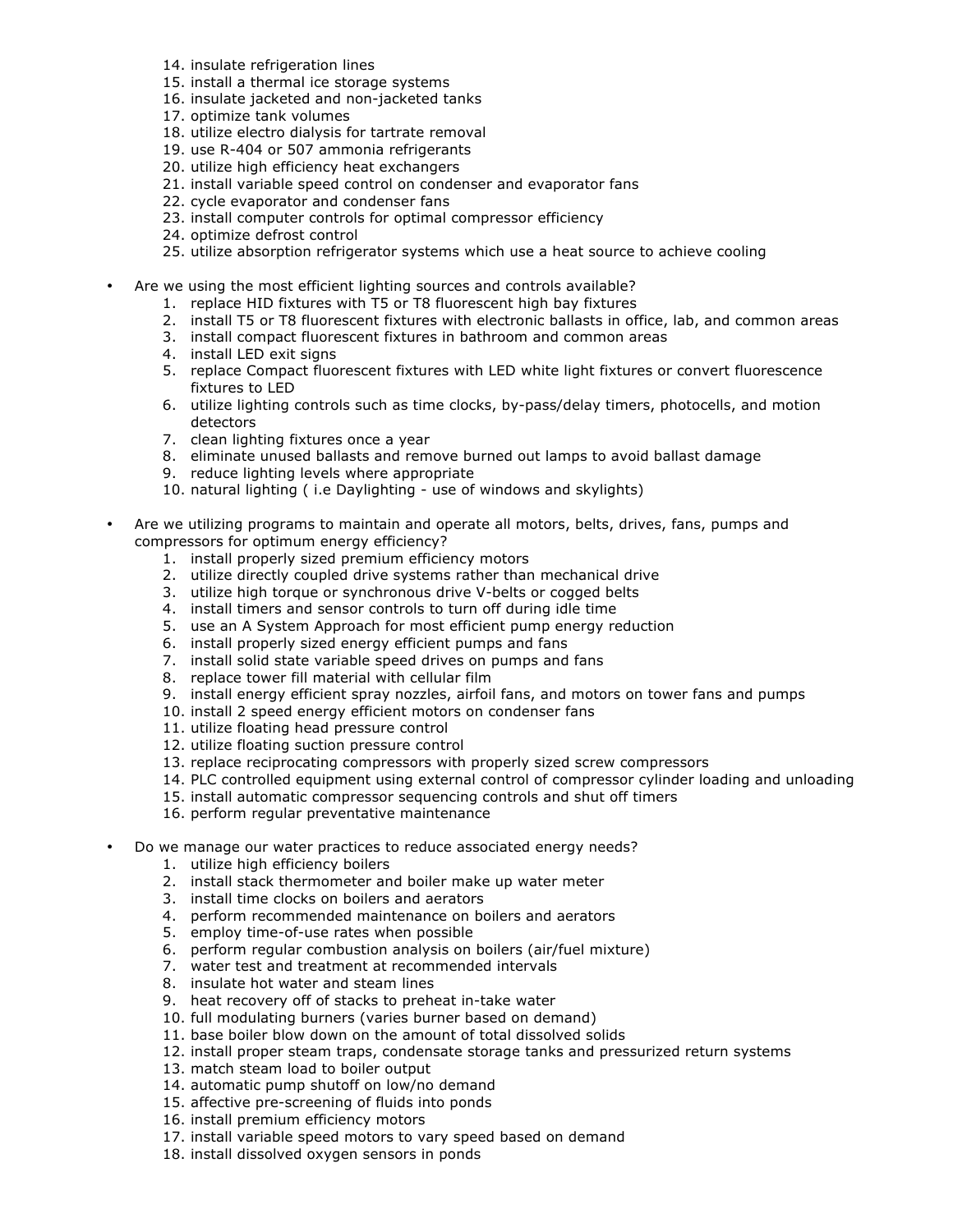19. install fine bubble diffusion aerators

- What have we done to optimize our building envelope?
	- 1. optimize insulation on building and tanks
	- 2. utilize night air cooling
	- 3. utilize solar screens to reduce heat gain
	- 4. install strip curtains on conditioned buildings with high traffic
	- 5. energy efficient timers and sensors for HVAC
- What have we done to optimize our process flow and building efficiency design?
	- 1. gravity feed instead of pump
	- 2. efficient equipment layout
- Are we using any forms of alternative and/or renewable energy?
	- 1. solar
	- 2. wind
	- 3. bio-fuels
	- 4. other

#### **CARBON FOOTPRINTING AND CARBON OFFSETS**

- What is my winery's carbon footprint?
	- 1. Quantify carbon footprint of all production components
	- 2. WRI based green house gas protocol International Wine Carbon Calculator
	- 3. LIVE closure CO2 calculator and energy use summary
- Do we utilize any carbon sequestering practices?
	- 1. grape marc composting
	- 2. vineyards
- Do we employ any carbon offsets or credits?
	- 1. bio-mass conversion to heat or fuels

#### **ENERGY EFFICIENT PRACTICES AND EMPLOYEE TRAINING**

- Does my winery educate and train employees in the use of energy efficient practices?
	- 1. employees receive training in energy and water conservation
		- 2. assigned an energy manager and team
- Do we notify employees of company energy programs and accomplishments?
	- 1. inform employees and costumers about efforts to improve efficiencies
- Does my winery have an employee incentive program? 1. incentive and recognition programs for achievement of energy efficiency goals

## **ESTABLISHING AN INHERENT SYSTEM TO CONTINUOUSLY IMPROVE ENERGY EFFICIENCY**

- Do we have commitment from executive through all levels to improve energy efficiency?
- Is a continuous improvement system imbedded in your energy management program?

## **RESOUCES:**

Solarponics Energy Systems http://www.solarponics.com/wineries Washington State Department of Ecology http://www.ecy.wa.gov/tree/index.html Best Winery http//best-winery.lbl.gov/ Bonneville Power Administration http://www.bpa.gov/corporate/ Pacific Power http://www.pacificpower.net/Homepage/Homepage35750.html Benton REA http://www.bentonrea.com/ Benton PUD http://www.bentonpud.org/ Consortium for Energy Efficiency, Inc.http://www.cee1.org/ Department of Energy http://www.eere.energy.gov/ The World Resources Institute GHG protocol http://www.wri.org/project/ghg-protocol The Wine Institute wine green house gas protocol http://www.wineinstitute.org/ghgprotocol Winemakers Federation of Australia http://www.wfa.org.au/environment.htm Environmental Protection Agency http://www.epa.gov/smartway/ The Wine Institute winery water guide http://www.wineinstitute.org/winerywaterguide Food Miles Calculator http://www.leopold.iastate.edu/pubs/staff/files/food\_travel072103.pdf